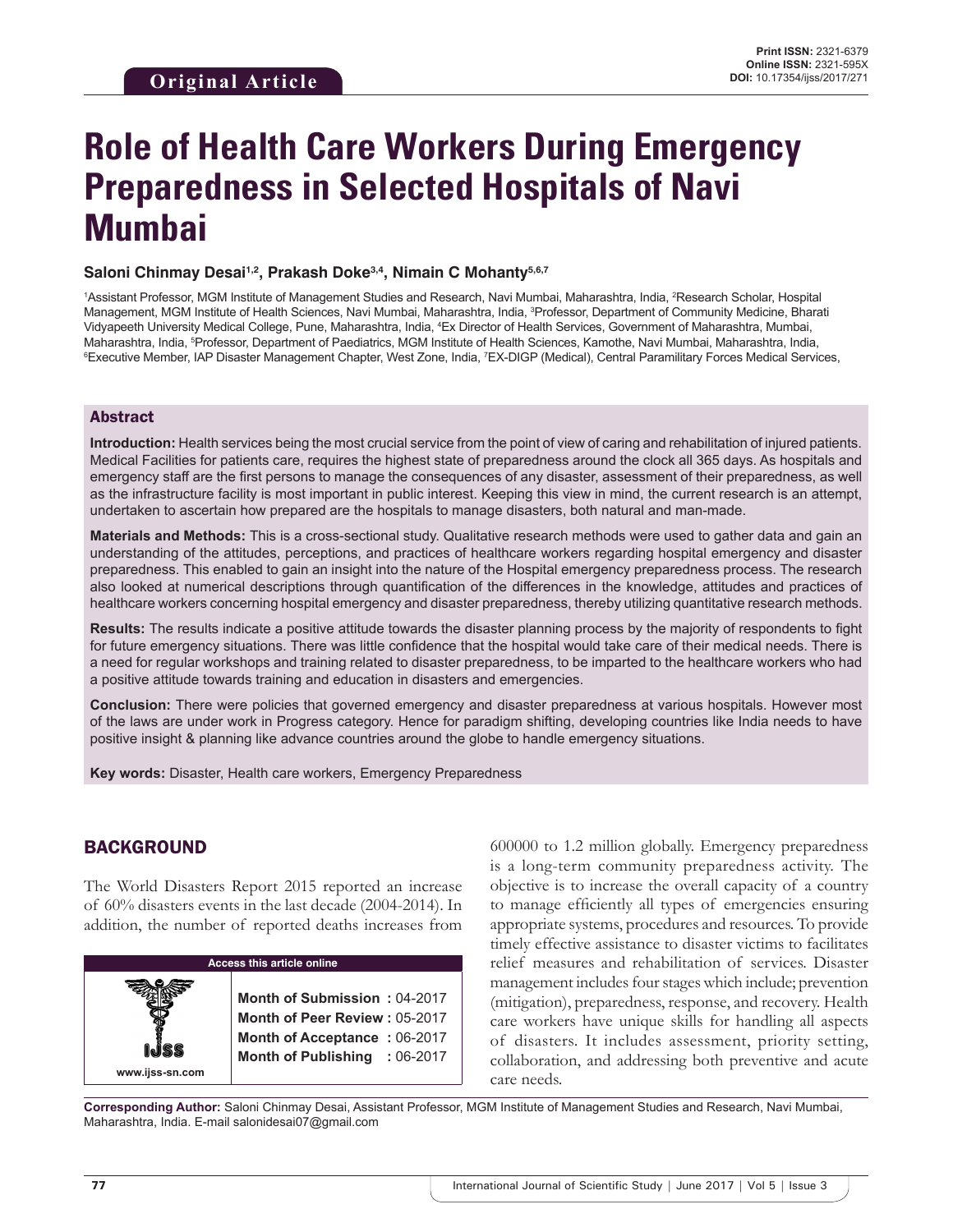Preparing for disaster is very essential and vital priority for everyone in every discipline for dealing with emergency situations. Health care workers have a significant role to play in terms of emergency or disaster preparedness.

### **Research Study Objectives**

- 1. To study the role of health care workers during emergency preparedness in selected hospitals of Navi Mumbai.
- 2. To examine the policies and plan governing emergency and disaster preparedness at selected hospital.
- 3. To study disaster preparedness among hospital health care workers at various levels.
- 4. To verify their knowledge, attitudes, practices, and awareness of their roles as per hospitals emergency preparedness plan.

#### **Hypothesis**

- Null hypothesis:  $H_0$  Selected hospitals are adequately prepared to face any kind of disaster, eventually involving a large number of causalities and injuries requiring immediate care.
- Alternative hypothesis:  $H_{\alpha}$  Selected hospitals are not adequately prepared to face any kind of disaster, eventually involving a large number of causalities and injuries requiring immediate care.

## **METHODS**

#### **Study Design**

This is a cross-sectional descriptive survey carried out between June and September 2016.

#### **Study Population**

The study population for this study includes all the health care workers working in selected hospitals in Navi Mumbai region.

#### **Data Collection Tools**

A total of 120 structured questionnaires were distributed to all the health care workers in selected hospitals the questionnaire was divided into five sections, A, B, C, D, and E. Where in Section A contained the sociodemographic data of the participants, Section B constitutes the understanding of the emergency preparedness. Section C focus on the role of health care workers during an emergency, Section D constitutes opinions of the participants on emergency tools, and Section E on factors affecting emergency preparedness.

#### **Data Analysis and Management**

Data collected from participants were coded and given a score out of 10 in Excel sheet. Which was statistically presented using graphical tools.

#### **Ethics**

Worded informed consent was obtained from an individual participant after permission to conduct the study was obtained from the study hospitals.

## RESULTS

#### **Participants Sociodemographic Features** *Demographic characteristics*

It provides a description of the demographic characteristics of the study participants based on the questionnaire, which was distributed. This section looks at the gender, age, education level, duty station, work experiences, and this position held by the respondents. The age distribution of the respondents is shown in Table 1.

In Figure 1, most of the respondents were in the 20-30 age group (35%). The 31-40 age group contributed to 26% of the respondents, while those in the 41-50 age group were 21% and those in the 51-60 age group were 18%.

Respondents were asked how many years they had worked in their current position and the result is summarized in Table 2.



**Figure 1: The age distribution of the respondents**

#### **Table 1: Distribution of respondents by age**

| Age group | Percentage |
|-----------|------------|
| $20 - 30$ | 35         |
| $31 - 40$ | 26         |
| 41-50     | 21         |
| $51 - 60$ | 18         |
| Total     | 100        |

#### **Table 2: Work experience**

| <b>Position</b>                             |     |     | 1-10 years % ≥10 years % Grand total % |
|---------------------------------------------|-----|-----|----------------------------------------|
| Medical superintendent                      | 75  | 25  | 100                                    |
| Administrator manager/<br>facility director | 75  | 25  | 100                                    |
| Security in charge                          | 0   | 100 | 100                                    |
| Fire safety officer                         | 100 | 0   | 100                                    |
| Nursing in charge                           | 0   | 100 | 100                                    |
| Nurse - (causality)                         | 25  | 75  | 100                                    |
| Nurse - (general)                           | 75  | 25  | 100                                    |
| Nurse - (ICU)                               | 25  | 75  | 100                                    |
| Nurse - (maternity)                         | 50  | 50  | 100                                    |
| Pharmacist                                  | 100 | 0   | 100                                    |
| Laboratory scientist                        | 50  | 5   | 100                                    |
| Sweeper 1                                   | 50  | 50  | 100                                    |
| Sweeper 2                                   | 50  | 50  | 100                                    |
| <b>Grand total</b>                          | 54  | 46  | 100                                    |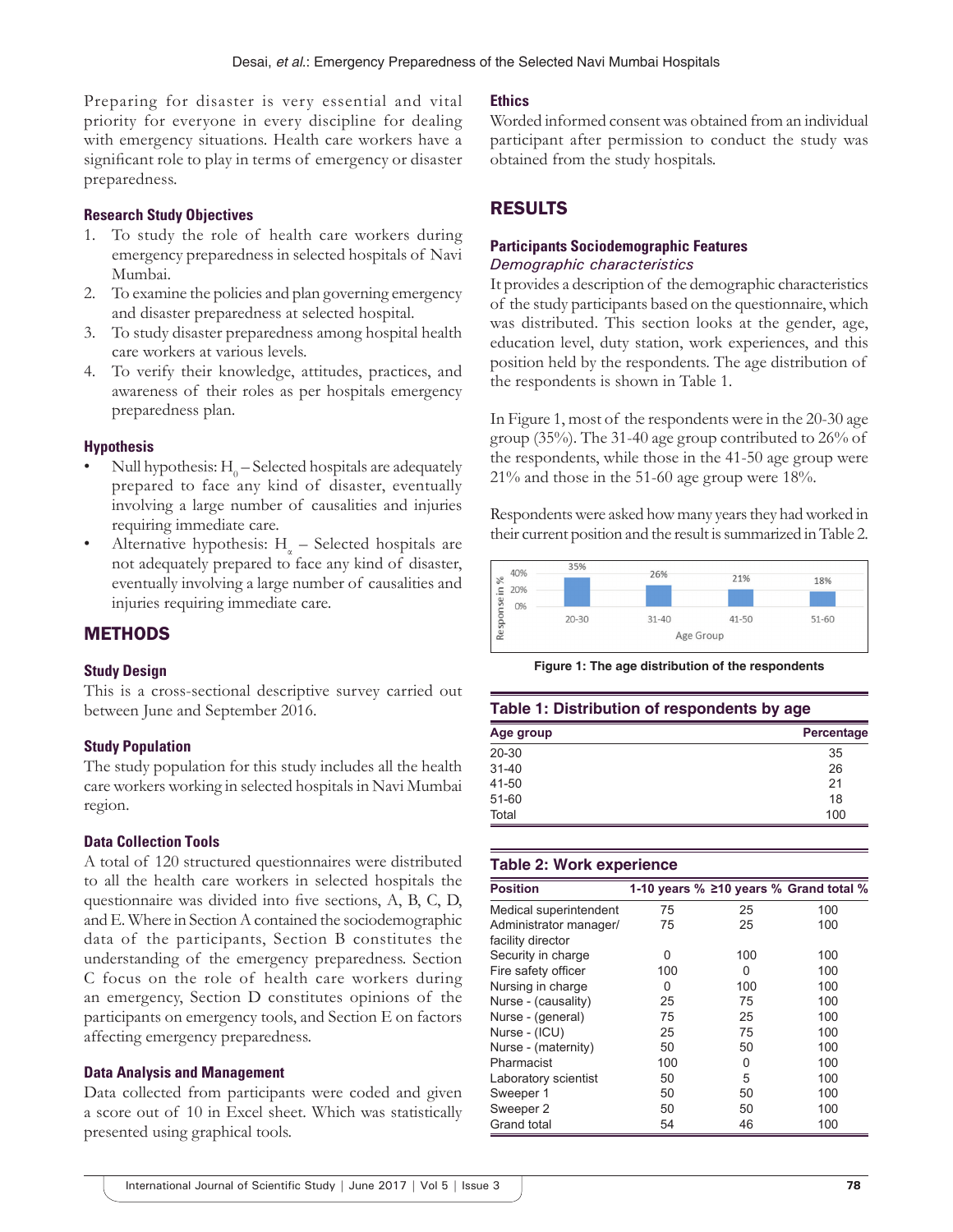As shown in Table 3 of Figure 2 most of the respondent worked in hospital wards (29%) mostly nurses, ward boys are following in this category, followed by outpatients department (OPD)  $(16\%)$ , then casualty  $(15\%)$ . Those working in casualty and OPD would be more when disaster will take place. The other duty station respondent represented was operation theatre (12%), laboratory (9%); cabins (6%), pharmacy (4%), ICU (3%) and other category is 22% which included the cabins, medical superintendents office, security in charge office, fire safety control rooms, housekeeping rooms, etc.,

| Table 5. Duty Station of the Health care workers |                              |            |  |
|--------------------------------------------------|------------------------------|------------|--|
| No.                                              | <b>Duty Station</b>          | Percentage |  |
|                                                  | Ward                         | 29         |  |
| 2                                                | Outpatients Department / OPD | 16         |  |
| 3                                                | Causality                    | 15         |  |
| 4                                                | <b>Operation Theatre</b>     | 12         |  |
| 5                                                | Laboratory                   | 9          |  |
| 6                                                | Cabins                       | 6          |  |
|                                                  | Pharmacy                     | 4          |  |
| 8                                                | ICU                          | 3          |  |
| 9                                                | Other                        | 22         |  |
| 10                                               | Grand Total                  | 100        |  |

**Table 3: Duty station of the health care workers**



**Figure 2: Duty station of the staff category**

| Table 4: Highest level of education for staff |  |
|-----------------------------------------------|--|
| members                                       |  |

| <b>Education</b> | Total (%) |
|------------------|-----------|
| Degree           | 14(27)    |
| Diploma          | 30(59)    |
| Undergraduate    | 4(8)      |
| Other            | 3(6)      |
| Total            | 51 (100)  |



**Figure 3: Highest level of education** 

As per Table 4 of Figure 3, the highest level of education of the respondent is shown in Table 4, namely, 30 nos. (59%) of the respondents had diplomas as their highest level of education. These are in the category of nurses, pharmacist, laboratory attendant, etc. Those who had attain postgraduate degree level is 14 nos. (27%) respondents followed this. The respondent in this category is medical superintendent, administrator/facility director, security in charges, matron, etc. Those who were undergraduate were 4 nos. (8%), higher secondary and secondary school certificate respondent were 3 nos. (6%). None of the respondents was in the "no schooling" category. There was no respondent with only primary school level.

The respondent was asked whether they were aware of any disasters that occurred in their area in the past 5 years. This was done to assess their knowledge on disasters and to find out whether they would concur with the disaster risk profile of the hospital presented in Table 5. The results are shown in Table 5.

Most of the key respondents (85%) indicated that they were of the disasters that occurred in their area in the past 5 years. All of the above staff categories had a greater percentage as compared to those who knew about it than those who did not know (for example of the Medical superintendent who completed the questionnaire, 88% indicated that they were aware of the disaster happenings. While 12% of them were not aware since they have joined recently). The respondent was asked to list down the disasters that occurred in the area. The disaster by the respondents includes dengue, malaria, and motor vehicle accidents on roads. Furthermore, fire incidences were reported on a higher scale.

The respondent was asked to list disasters that are likely to occur in their hospitals. The disasters listed by most of the respondents included motor vehicle accidents, disease epidemics, and fire occurrences. Some of the respondents included chemical explosions at a factory in nearby area as possible cases of disaster that could occur in the region.

| <b>Table 5: Disaster awareness</b> |                                                                                 |        |         |  |
|------------------------------------|---------------------------------------------------------------------------------|--------|---------|--|
| <b>Disaster awareness</b>          | Are you aware of any disasters<br>that occurred in your area in<br>past 5 years |        |         |  |
| <b>Current position</b>            | Yes $%$                                                                         | $No\%$ | Total % |  |
| Medical superintendent             | 88                                                                              | 12     | 100     |  |
| Administrator/facility director    | 80                                                                              | 20     | 100     |  |
| Security in charge                 | 95                                                                              | 5      | 100     |  |
| Fire safety officer                | 92                                                                              | 8      | 100     |  |
| Nursing in charge                  | 100                                                                             | 0      | 100     |  |
| Pharmacist                         | 67                                                                              | 33     | 100     |  |
| Laboratory scientist               | 71                                                                              | 29     | 100     |  |
| Average                            | 85                                                                              | 15     | 100     |  |